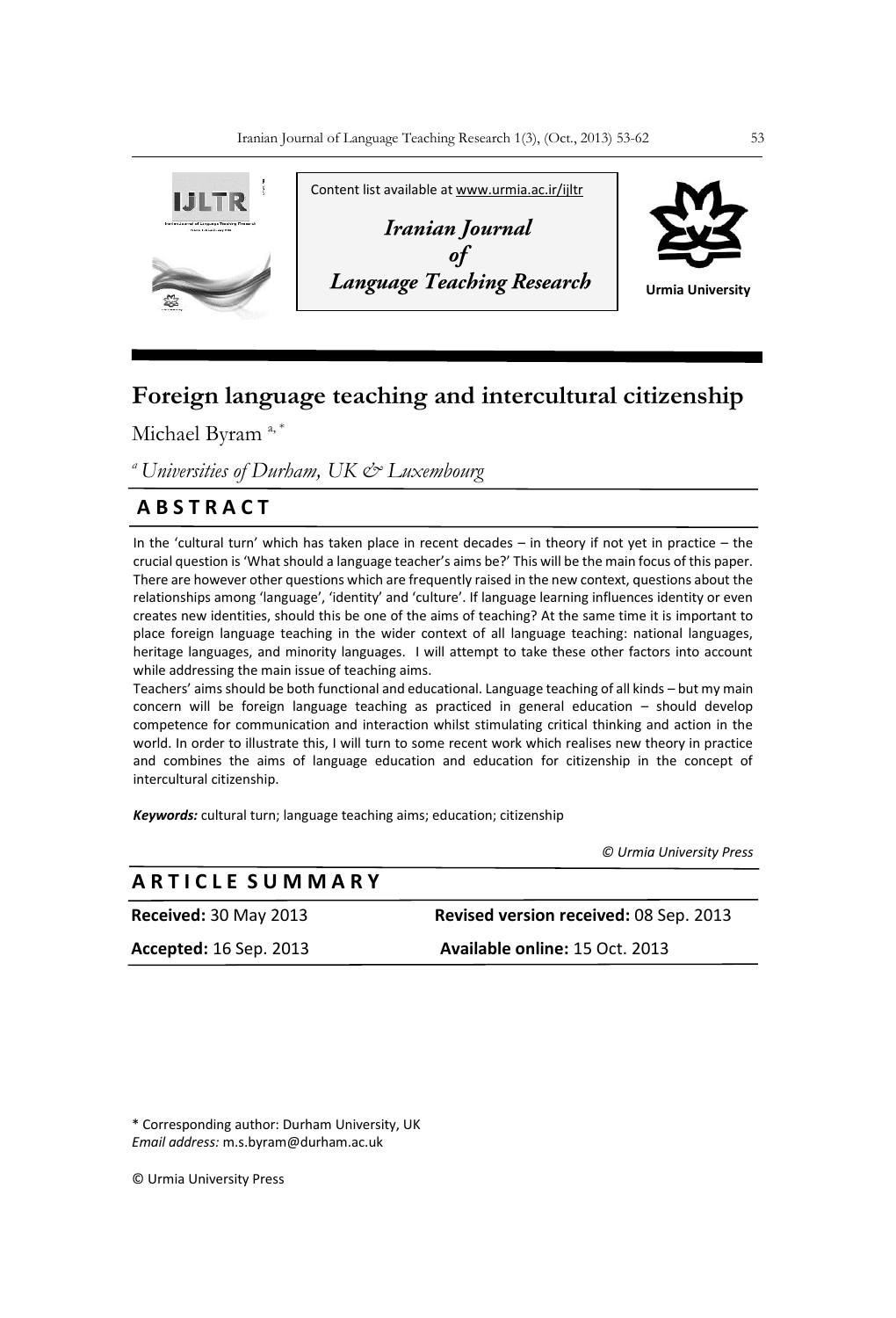## **Introduction**

Education is often seen as preparation, as preparation for something else, something later. Examinations are the gateway to that something else, to the next stage in education, to entry into the world of work, to university or to a job. Language teaching is likewise seen as preparation and all the more so since it has shifted its focus from the teaching of language and the study of language as system, to the facilitating of learning to communicate and the notion of communicative language teaching. Languages in this view are learnt for later, 'when you go to X country' or 'when you meet an X-speaking person'.

The emphasis on learning a language for communication and use in the world outside education, particularly the world of work, is often thought of as a new phenomenon, especially since the invention of the concept of 'human capital' with which it is easier to describe the relationship of education to the development of the economy of a country. 'Education is our best economic policy' was one of Tony Blair's mantras about education. It is not a new idea however, as can be seen from an enquiry held in Britain in the 19th century:

> We received at our public courts abundant and convincing evidence of the interest which is widely felt by intelligent men of all ranks and professions in the promotion of these studies (i.e. modern languages).

> Gentlemen engaged in various branches of commerce and manufactures gave their testimony to the increasing importance, in relation to their pursuits, of a familiar acquaintance with modern languages and particularly with French and German.

> They also expressed their conviction that such knowledge should embrace not merely the power of reading and translating these languages, but speaking and writing them correctly and with ease. (Royal Commission, 1858, p.203)

The question 'What should a language teacher's aims be?' has thus been reviewed and revised from the earliest days of foreign or modern language teaching in the 19th century. And, from the perspective I have described so far, the answer appears to be simple enough: the language teacher should be preparing his/her learners to use the language in the future, either a future in further education, which itself will lead to the world of work, or more directly and immediately, for the world of work itself, to take their place in 'the economy'.

Furthermore it goes without saying that the economy in question is national. When Tony Blair says 'our' economic policy, he does not need to specify that he is thinking in national terms. He was after all the prime minister of 'our' country, talking about 'our' education system, for 'our' children and young people. He was simply reinforcing the 'banal nationalism' (Billig, 1995) which is all around us, and where education plays a national role. It is a peculiarity of British education history that we did not introduce a 'national curriculum', as it is tellingly called, until the 1990s, whereas most countries formalised the national role of education many decades earlier. Irrespective of the date or origin, what is common to all education systems is that they are expected to serve 'our' economy and, second, that they are expected to create and maintain 'our' national identity. There are many examples of policy statements which embody the national role of education. They are easy to find whenever new countries emerge and make explicit statements about how education should form 'good citizens'. Here are two examples: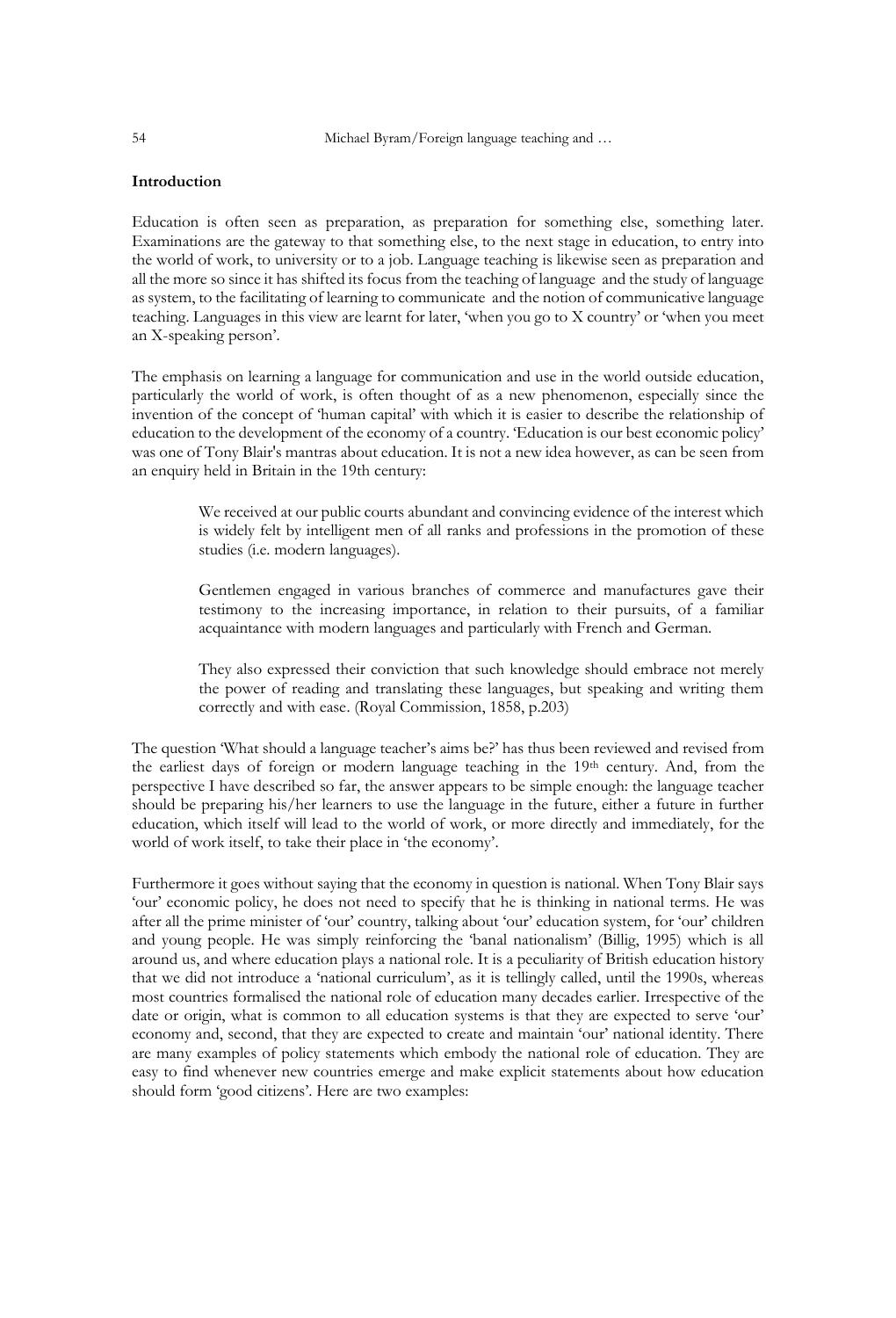Iranian Journal of Language Teaching Research 1(3), (Oct., 2013) 53-62 55

Norwegian curriculum:

By learning (foreign) languages, pupils have opportunity to become familiar with other cultures. Such insight provides the basis for respect and increased tolerance, and contributes to other ways of thinking and broadens pupils' understanding of their own cultural belonging. In this way pupils' own identity is strengthened.

[\(http://www.utdanningsdirektoratet.no/dav/78FB8D6918.PDF-](http://www.utdanningsdirektoratet.no/dav/78FB8D6918.PDF) Jan 2005)

The 2008 curricular innovation in ELT in the Province of Buenos Aires stated as one aim "the strengthening of their [the children's] own cultural identity by enabling the processes of social integration" (Diseño Curricular de Educación Primaria, 2008, p.321).

(Porto & Barbioni, 2012, p. 121)

In older countries, the purposes more often remain implicit but it is now expected that French children should learn the national anthem at school, and children in the USA continue to make their daily pledge to the flag. We await the day when the present Conservative Minister of Education for England decrees that children should learn to sing 'God save the Queen'.

#### **Foreign language teaching and nationalism**

In the midst of all this nationalism, the role of foreign language teaching in any national curriculum is paradoxical. On the one hand it is part of national education, on the other hand it has the potential to turn learners' attention to other countries and other understandings of what 'our' means. 'Our' cannot be simply translated as 'notre' (French) or 'unser' (German) etc. for each apparent translation is full of connotations. Furthermore, since the early days of research on motivation in language learning (Gardner & Lambert, 1972), it has been argued that learners who identify with the speakers of the language they are learning will be more successful: 'integrative motivation'. Even more recent theories of learning suggest that learners will be successful if they embrace the idea of themselves as speakers of the foreign language: 'the ideal L2 self' (Dörnyei, 2009). Yet, as we saw in Norway and Argentina, despite the potential for looking outwards, the role of foreign language teaching in looking inwards and strengthening national identity is not in doubt.

If we now return to the 19<sup>th</sup> century and the demands for languages for commerce, there is also in the Royal Commission report a hint at another dimension of language teaching – the notion of a liberal education:

> We concur with (gentlemen belonging to various professions) in thinking that the motives for such a change are to be found, not only in the special wants, important as these certainly are, incident to industrial pursuits, but in the very nature and essential requirements of a modern and liberal education. (Royal Commission, 1858, p. 203)

That notion of liberal education survived into the 20th century but is in danger of being destroyed in the 21st and we can ask ourselves once again what language teachers aims are, or have become, in the context of education as economic policy and in the creation of national identity.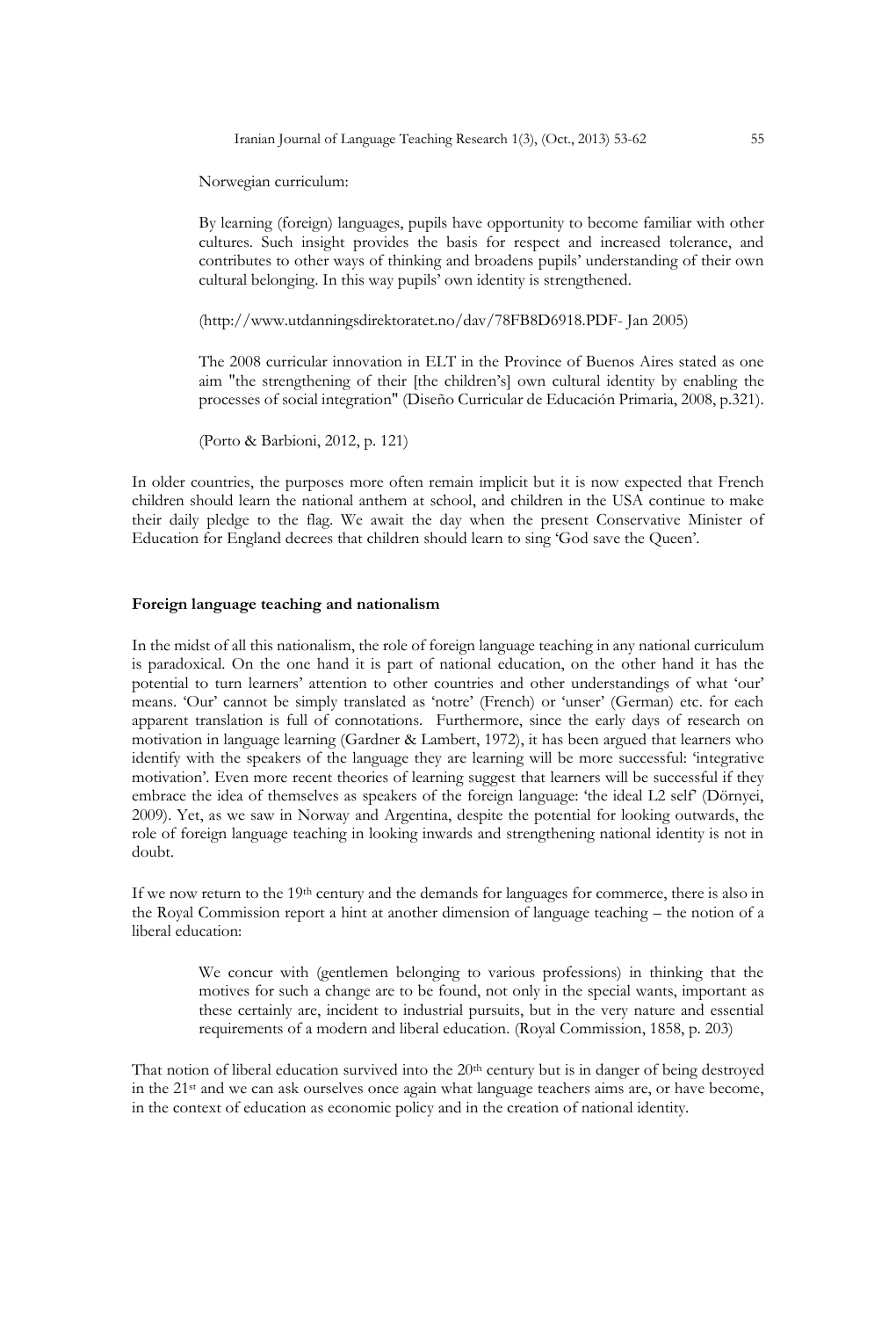For those who teach in schools and vocational education, the aims of those 19th century businessmen have not changed, and communicative language teaching has in the meantime given them the means of reaching their ends. For those who teach in higher education, the aims have changed from being focused exclusively on liberal education to now include the economic or instrumental aims, and the combination of older methods in the study of language, or philology, together with communicative language teaching. This is what *is* the case, this is the *status quo*.

Yet this does not answer the question about what *should* be the case. What language teachers aims *should* be. The problem is that you cannot get an 'ought' from an 'is' although this gap in the logic has been ignored by those who say that education ought to or should serve the economy, or education ought to or should create a national identity. In proposing an 'ought' for language teachers, I do so in full recognition of the need to ground my proposal in values, rather than in a description of what is the case.

### **A new communication situation?**

Before doing so, let us consider communication – the current, dominant focus of language teaching – and ask ourselves if the much- discussed modern media and social media in particular have created a new condition in which new aims might be desirable. Has the world changed since the 19<sup>th</sup> century and the concerns of those men of commerce? Is the 21<sup>st</sup> century so different that the dominance of 'communication' in language teaching is justified?

I recently conducted an informal survey among people who teach languages and intercultural communication and are part of a network of teachers and researchers [\(http://cultnetworld.wordpress.com/\)](http://cultnetworld.wordpress.com/), asking them to talk to their students. Here is one response from Korea:

> (…) the feedback of the majority (though not all) of my students who participated in the 'citizenship education' exchange with (…) the US last semester. The students' comments and written responses suggested this was often their first opportunity to communicate with non-Koreans using the internet (most of them use SMS and the internet constantly, from their phones - but in Korean and with other Koreans). (Cathy Peck, 2013)

Others agreed that unless their students had had some previous experience of study abroad or of being involved in a class-to-class exchange, they did not have contacts outside their close circle of friends. This is what a colleague in Italy said:

> Regarding your question about whether 15-20 year olds are connected to people all over the world, in our experience this is not so - most teenagers we are familiar with use social networks to talk to their local friends. In Ana's doctoral research, the informants had practically no foreign friends before they did their Erasmus programme. It is true that, during study abroad, they all had to start writing and speaking in other languages with their new contacts (mostly other Erasmus). But we also need to remember that only about 2% of students in Europe study abroad, and this reflects the percentage of Europeans who move to another European country to work - leaving the other 98% at home... food for thought!

Food for thought indeed! Remember that these are students of language and communication and if international communication is not commonplace for them, then I suspect that it will be less so among their peers who work in shops and offices, in garages and factories. As one person put it: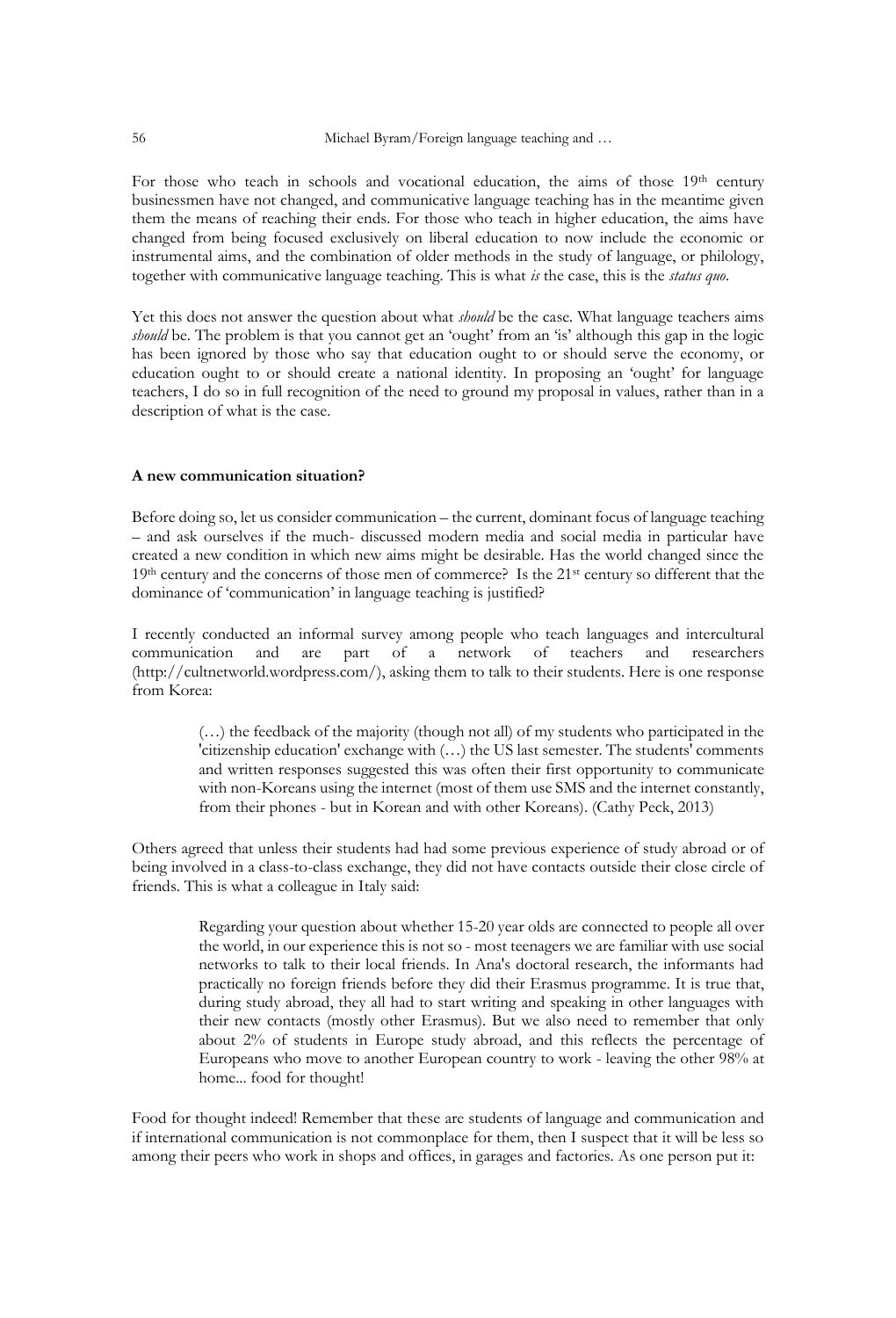communication in foreign languages in Ukraine with other parts of the world is an experience limited to an educated elite (…)

This was an informal survey but the warning is clear that we should not take anything for granted. Our students may not in fact know people beyond their national frontiers and even their local community.

The concept of community is important too. It is often referred to by linguists who write about language communities or communities of speakers, where the emphasis is on native language communities. I want to argue that it *should* be the case that all teachers should encourage learners to engage with a wider range of communities. This is based upon a belief – and I use the word deliberately since my 'should' has to be based on values – that nationalism and identification with a national community should be tempered and complemented, if not replaced, by identification with internationalism and international communities. Secondly, I believe that language teachers have a major role in this process because of their paradoxical position of being in a national education system but turned outwards to other ways of thinking, to other cultures. My reasons are multiple but they include the damage that nationalism – and its manifestation in patriotism and jingoism – has done from the 19th century onwards throughout the world, not least in the region where this conference took place.

## **An alternative to nationalism in education**

Nationalism managed to take control of education, and in the worst cases, in an extreme but telling statement, this is described by Kedourie as follows:

> in nationalist theory (…) the purpose of education is not to transmit knowledge, traditional wisdom (…) its purpose rather is wholly political, to **bend the will of the young to the will of the nation**. Schools are instruments of state policy, like the army, the police, and the exchequer. (Kedourie, 1966, p. 84 – emphasis added)

The alternative to this is internationalism. What internationalism means in detail is a topic for another day but let me give a simple definition of the kind of internationalism I am speaking about, a 'liberal internationalism' – and here there are links with liberal education:

> a generally optimistic approach based upon the belief that independent societies and autonomous individuals can, through greater interaction and co-operation, **evolve towards common purposes**, chief among these would be peace and prosperity. (Halliday, 1988, p. 192– emphasis added)

The evolution towards common purposes which is described here, is not inevitable and educationists have a key role to play in encouraging young people to engage in the process, especially language teachers.

Let me give an example from current work which involves a network of teachers in secondary schools and higher education in several countries and in combinations of bilateral and multilateral projects. The example I give is taken from a project designed by university teachers in Argentina and the United Kingdom. There are 50 Argentinean university students of English with a high level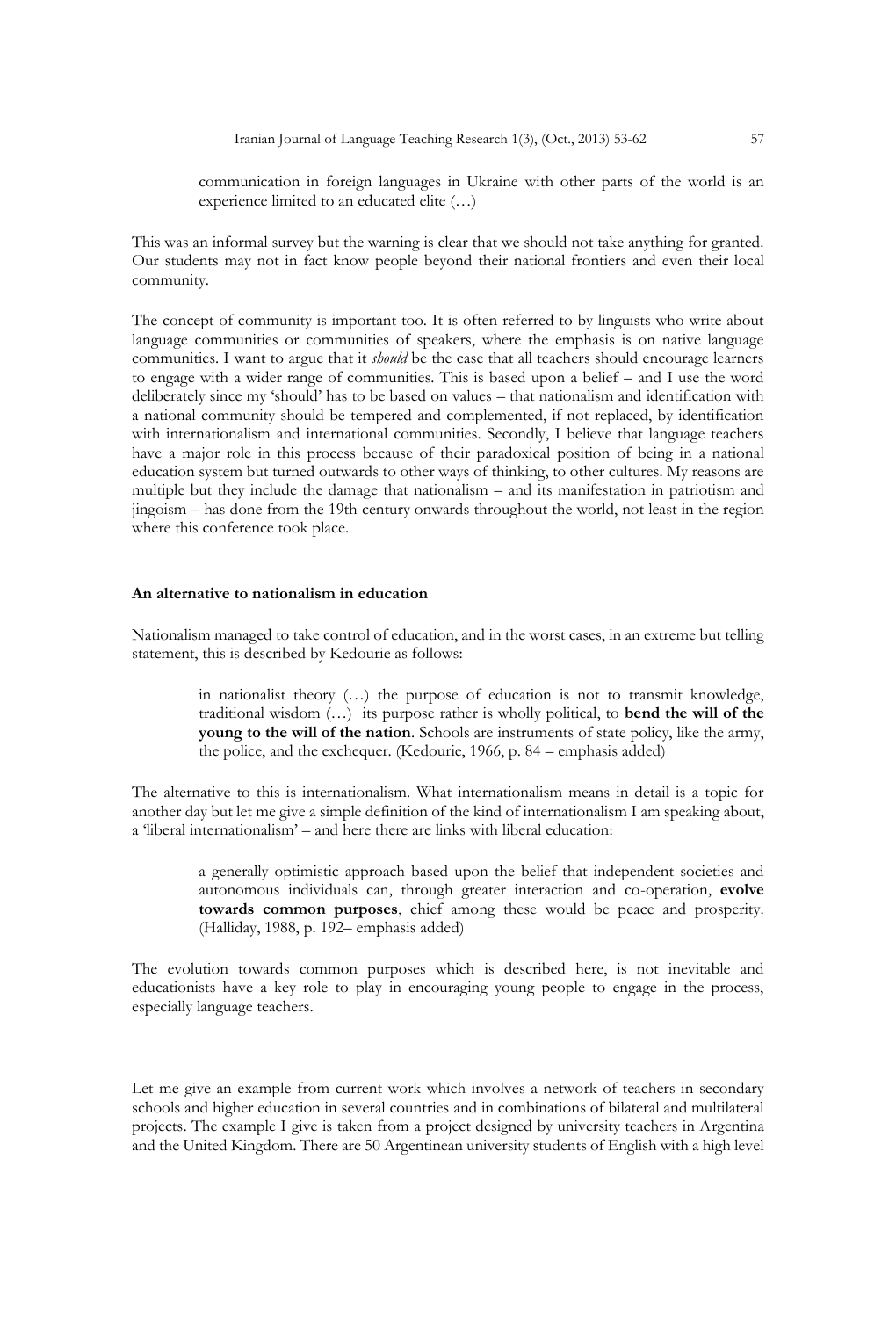of competence (CEFR C1) and 50 UK students of Spanish doing 'honours' courses, i.e. they too are at an advanced level of language competence. They address the sensitive topic of the Malvinas/Falklands War, a topic which has become part of contemporary discussion again in the two countries since 2012 was the 30th anniversary of that event.

The students researched the conflict and talked to each other both synchronously and diachronically using the Internet, with a strong focus on developing an interactive and respectful understanding of the event and the need for co-operative conflict resolution. Among other things they created powerpoints about the war, interviewed Argentinean and British war veterans, and created collaboratively an advertisement to show the potential for contact and reconciliation. All of these things could be done and were done in a foreign language classroom. However what is important is that they also took action in the world -- bringing into the foreign language classroom the principles of citizenship education (Byram, 2008) -- by creating blogs and Facebook pages and noting and responding to reactions to these. They also produced leaflets presenting the notion of reconciliation which they then distributed in the centre of their city. The Argentinean students also went on to teach a special class on the topic in an English-language school and, in cooperation with an NGO, in a class in a poor neighbourhood of their city. This is ongoing (see appendix). Other projects in the network are at earlier stages of development but all are trying to follow the basic principles of combining foreign-language education with citizenship education.

This is work in progress and as yet there are no research results from an evaluation, but I want to speculate about the processes here in order to return to some of the questions and concepts I mentioned earlier.

What I hope is happening here is the creation of an international community i.e. a group of people with citizenship in two countries and, probably, identification with two nations, who come together as one community to carry out a common task. This is a 'community' in Tönnies' sense:

> Die menschlichen Willen stehen in vielfachen Beziehungen zu einander; jede solche Beziehung ist eine gegenseitige Wirkung (...) Jedes solches Verhältniss stellt Einheit in der Mehrheit oder Mehrheit in der Einheit dar. Es besteht aus Förderungen, Erleichterungen, Leistungen, welche hinüber und herüber gehen, und als Ausdrücke der Willen und ihrer Kräfte betrachtet werden. (...) Das Verhältniss selber, und also die Verbindung wird entweder als reales und organisches Leben begriffen — dies ist das Wesen der Gemeinschaft, (...).(Tönnies, 1887, Para 1)

> The wills of human beings interact in many different ways. Every such relationship is reciprocal (….). Every relationship of this kind involves some kind of balance between unity and diversity. This consists of mutual encouragement and the sharing of burdens and achievements, which can be seen as expressions of people's energies and wills. (…) the relationship itself, and the social bond that stems from it, may be conceived (…) as having real organic life, and that is the essence of *community*. (ibid)

What I hope is happening – and it remains to be seen – is an identification with this community, perhaps only a temporary identification, but an experience which can be compared and contrasted with identification with the national community.

## **Theory of intercultural citizenship**

There is of course a theory behind this practice. All practice is theory driven, but much of it is not systematic theory; people often start with practice in which the theory is implicit. The practice here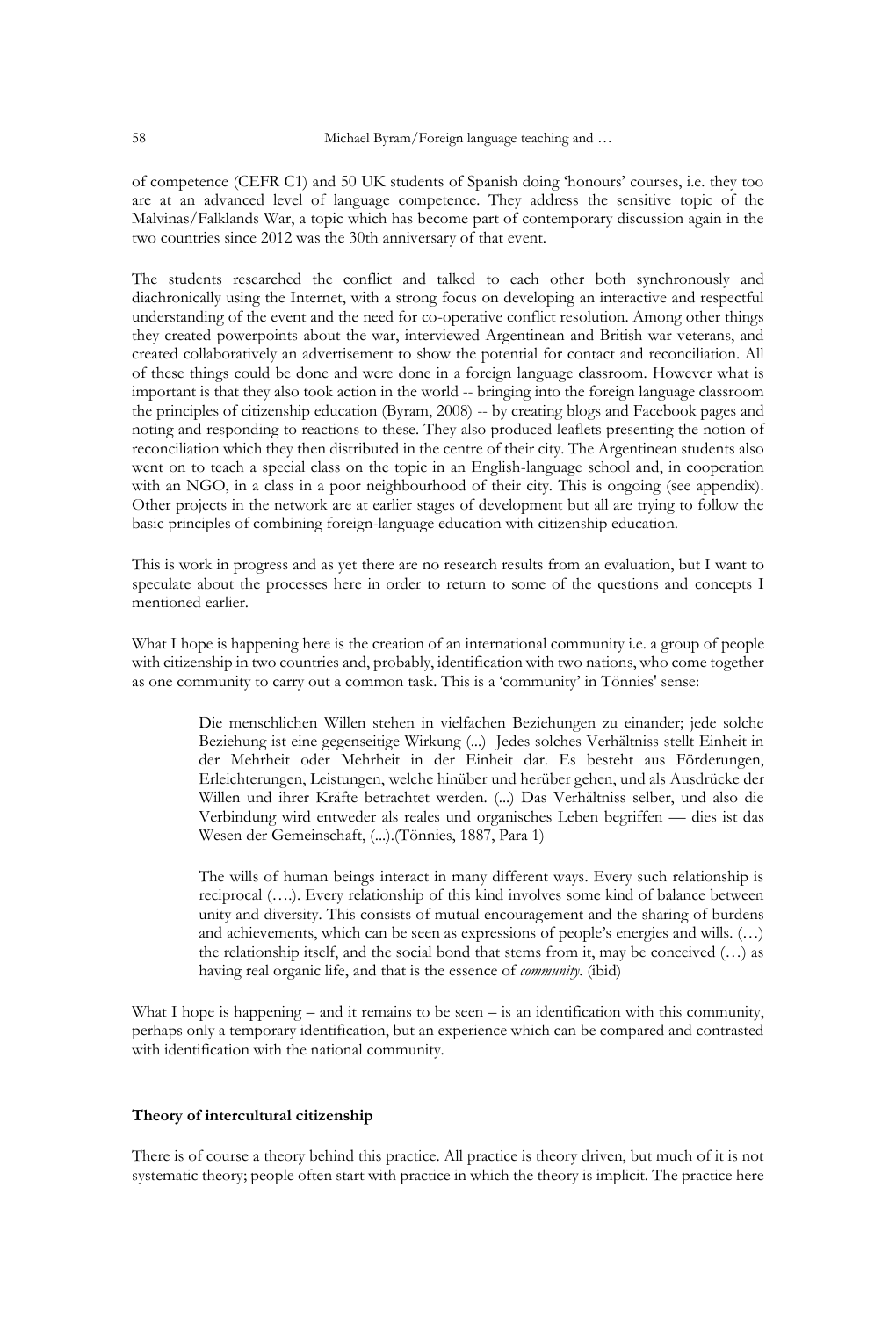on the contrary started from theory, a theory of intercultural citizenship (Byram, 2008), which combines the aims of language teaching with the aims of citizenship education, but modifies and improves both. Of course by saying 'improves' I imply a specific direction, a specific ought or should.

Put briefly, the aims of teaching languages for intercultural competence include: linguistic, sociolinguistic and discourse competence in language, combined with intercultural competences in the discovery, analysis, comparison and critique of cultures. That is my definition of intercultural communicative competence (Byram, 1997). What is important here is the comparative analysis and critique of cultures, both the cultures (in the plural) of the learners and the cultures (in the plural) of speakers of the language being learnt. Notice I did not say native speakers, a point to which I will return later.

Turning to citizenship education, again to be brief, its aims include moral or ethical education, education in political literacy, and most importantly, for my purposes here, education leading to action in the world, and action which takes place now, not in the future (e.g. Qualifications and Curriculum Authority, 1998).

The strengths of education for intercultural competence in a foreign language lie in the critical comparative analysis of 'other' cultures and 'ours'. The weakness is the lack of focus on action in the world. The weaknesses of citizenship education are its lack of criticality of 'our' cultures and the limitation to a national perspective, because citizenship education attempts to educate 'good citizens' and good citizens do not 'rock the boat', they conform. On the other hand, the strengths of citizenship education are its focus on action in the world, and on action which takes place *now*. The purpose of the project I have showed is to combine the strengths of each and to overcome their weaknesses.

What we saw in the example is a combination of criticality with action, criticality which focuses on 'our' cultures and 'theirs', and action which takes place now.

I think this theory and the examples are relevant not only in action in the social world of the community but also in the world of work, where international *community* and *co-operation* are alternative views to *competition* among national companies. The students in Argentina and England will, I hope, be able to transfer their experience to other situations.

Finally the example might help to offer an answer to the other major question in current developments: 'Whose culture should teachers teach and students learn?'. I do not know if the students in the example are among those who, before the project, had frequent contact with people in other countries with the modern media but they have now had that experience in an ordered, systematic educational environment. In doing so, they created a community and also the culture of that community i.e. the shared values of the group and the shared actions they undertook. At the same time they discovered something about the values and perspectives of some speakers of the language they are learning. They happened to be native speakers, but students are using English as a lingua franca to discover the cultures of non-Anglophone countries. It does not really matter. It does not matter which cultures they discover because the main point is to have experience, and to acquire skills and attitudes for exploring the culture of any social group they meet, whether in the world of work or leisure or of education or of common political action. Furthermore, what they have learned through comparison is as much about their own cultures and identities, and how these can be challenged and questioned, and not only 'strengthened' as the Norwegian curriculum said. It is not a matter of what culture to learn or to learn about, but which cultures to explore in addition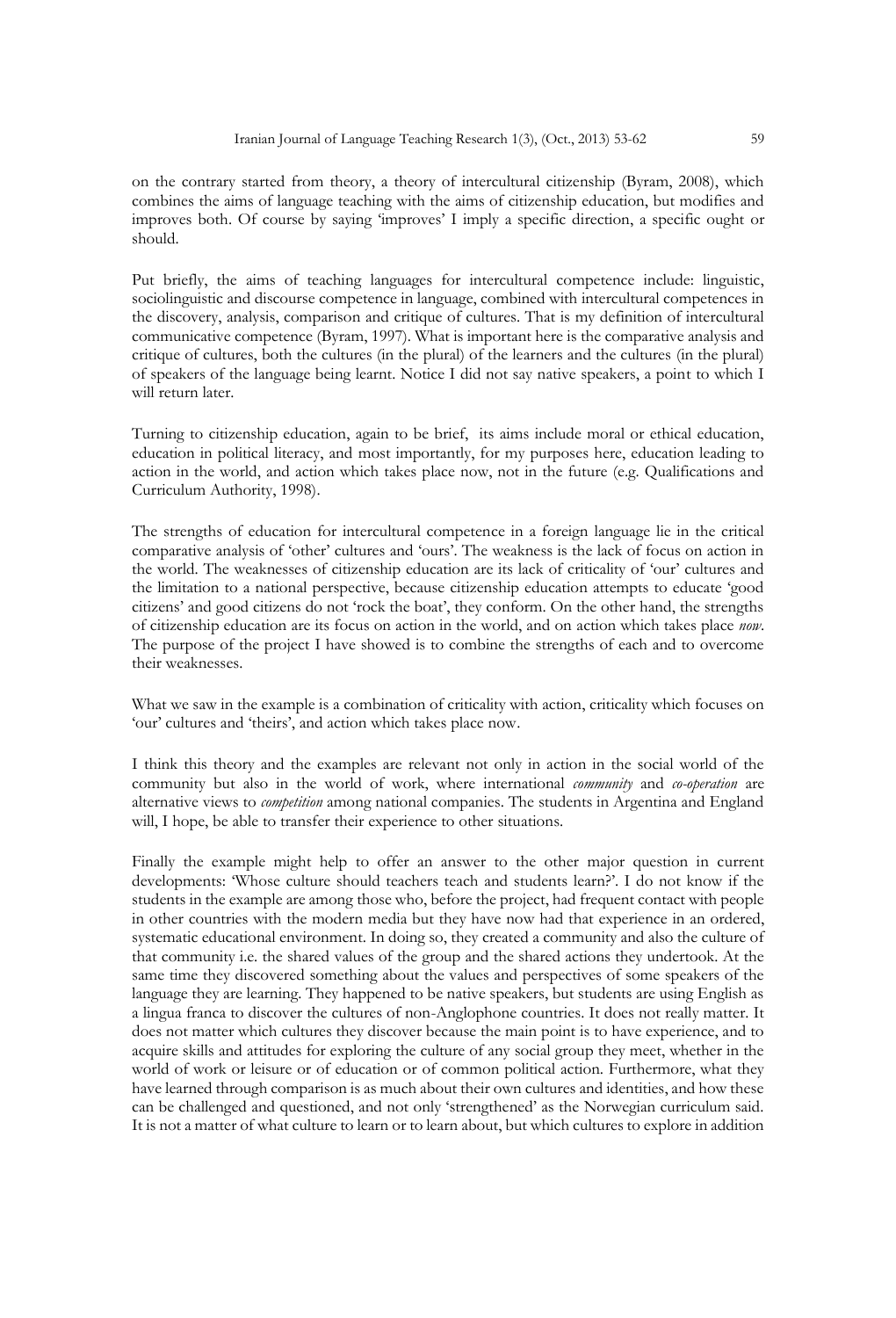to our own -- and the answer is: any culture of any social group with which learners can be encouraged to interact.

## **References**

Billig, M. (1995). *Banal nationalism*. London: Sage.

- Byram, M. (1997). *Teaching and assessing intercultural communicative competence*. Clevedon: Multilingual Matters.
- Byram, M. (2008). *From foreign language education to education for intercultural citizenship*. Bristol: Multilingual Matters.
- Dörnyei, Z. (2009). The L2 motivational self system. In Z. Dörnyei & E. Ushioda (Eds.), *Motivation, language identity and the L2 self* (pp. 9-42). Clevedon: Multilingual Matters.
- Gardner, R. C. & Lambert, W. E. (1972). *Attitudes and motivation in second-language learning.* Rowley MA: Newbury House.
- Halliday, F. (1988). Three concepts of internationalism. *International Affair, 64* (3), 187-198.
- Kedourie, E. (1966). *Nationalism.* London: Hutchinson.
- Peck, C. 2013 personal communication.
- Porto, M. & Barboni, S. (2012). Policy perspectives from Argentina. In M. Byram & L. Parmenter (Eds.), *The Common European Framework. The globalisation of language education policy* (pp. 119-128). Bristol: Multilingual Matters.
- Qualifications and Curriculum Authority, (1998). *Education for citizenship and the teaching of democracy in schools.* London: Qualifications and Curriculum Authority.
- Royal Commission to inquire into Endowments, Funds and Condition of Schools endowed for purpose of Education in Ireland Endowed Schools, Ireland, Commission, (1858). (C.W FitzGerald, Chair).
- Tönnies, F. (1887). *Gemeinschaft und Gesellschaft. Abhandlung des Communismus und des Socialismus als empirischer Culturformen.* Leipzig: Fues's Verlag. (http://kaskade.dwds.de/dtaq/web/book/view/toennies\_gemeinschaft\_1887/7)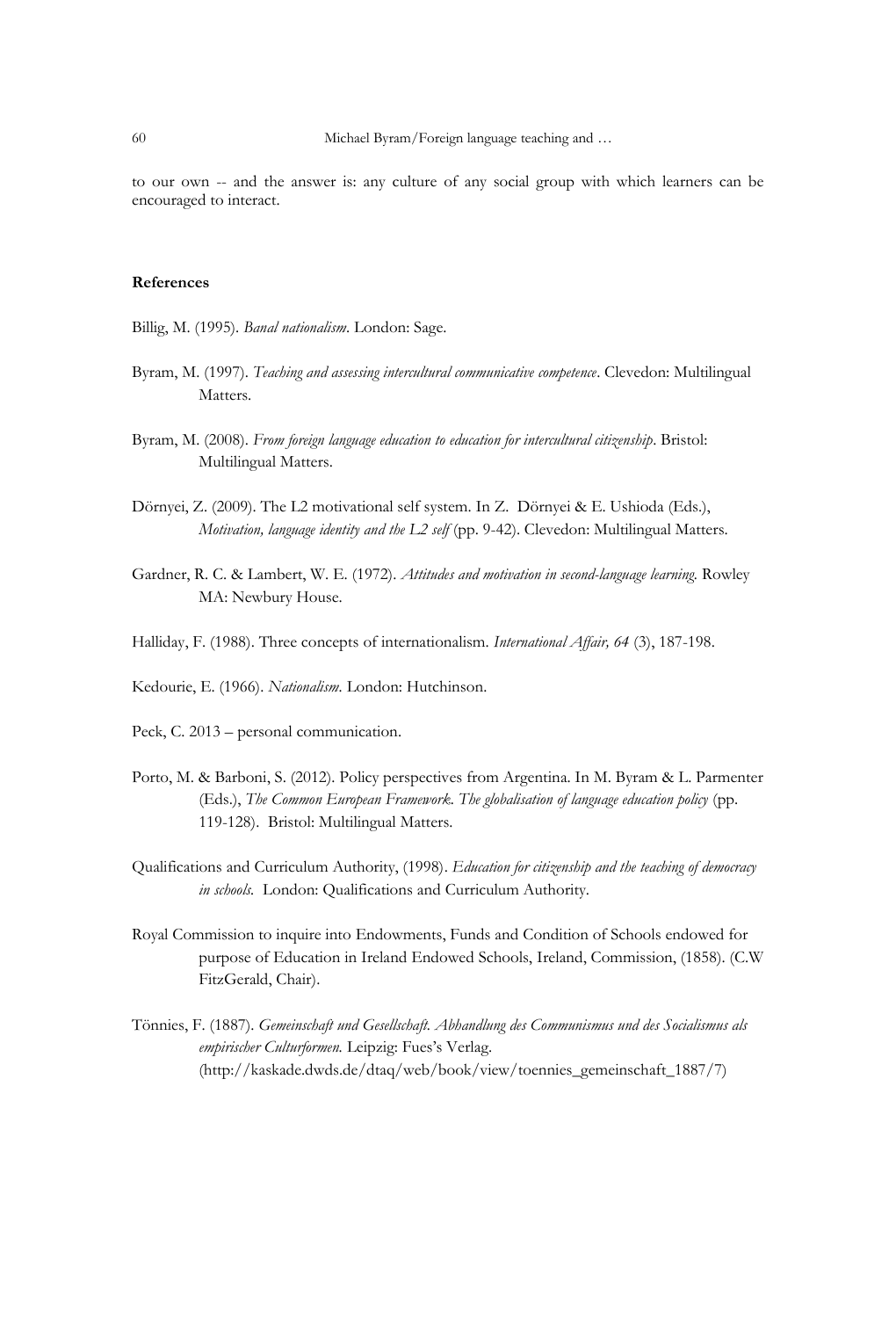**Michael Byram** is Professor Emeritus in the School of Education at Durham University and Professeur invité at the University of Luxembourg. He read French, German and Danish at King's College Cambridge, and wrote a PhD on Danish literature. He then taught French and German at secondary school level and in adult education in an English comprehensive community school. Since being appointed to a post in teacher education at Durham in 1980, he has carried out research into the education of linguistic minorities, foreign language education and student residence abroad. His books include *Teaching and Assessing Intercultural Communicative Competence* and *From Foreign Language Education to Education for Intercultural Citizenship.* He is the joint editor with Adelheid Hu of the *Routledge Encyclopedia of Language Teaching and Learning*, and was until recently a Special Adviser to the Language Policy Division of the Council of Europe.

## **Appendix**

## **The Malvinas/Falklands War: An opportunity for citizenship education in the foreign language classroom in Argentina and the UK**

Melina Porto, Universidad Nacional de La Plata and CONICET

Leticia Yulita, University of East Anglia, UK.

The purpose of this project is to facilitate intercultural and citizenship experience in the foreign language classroom for 100 students in Argentina and the UK. Using a comparative methodology, the project addresses the Malvinas/Falklands war fought between Argentina and the UK in 1982. It challenges students to analyse and understand the power of the media in constructing stereotypical images of otherness, and how this influences one's thinking and behavior towards Others.

The classroom context in Argentina is a university setting; 50 future teachers and/or translators of English in their 2nd year of undergraduate studies at the National University of La Plata. This is a prestigious, state, access-for-all university in a developing country. The age range is 18-22. English is a foreign language in Argentina and these students have level C1 in the *Common European Framework of Reference*. The classroom context in the UK is also a university setting; 50 first-year undergraduates undertaking Spanish Honors Language degree courses, aged 18-21, for whom Spanish is a foreign language.

The participants have researched the conflict and have engaged in online communication using a wiki and Elluminate live (asynchronic and synchronic online communication respectively) for two months. They have interacted with Others on the basis of values of respect, mutual understanding, social justice and openness, allowing Others to express their viewpoints, avoiding hostility and confrontation and resolving conflict cooperatively when necessary. They have suspended the perspectives created by their national identity and have acquired a temporary cooperative international identity and perspective. For instance, they have created posters and PPTs about the war, they have interviewed an Argentine war veteran and an English one, and they have collaboratively planned and created an advertisement whose ultimate and general aim was to reflect a point of contact and reconciliation between the Argentine and the English. Finally, they have